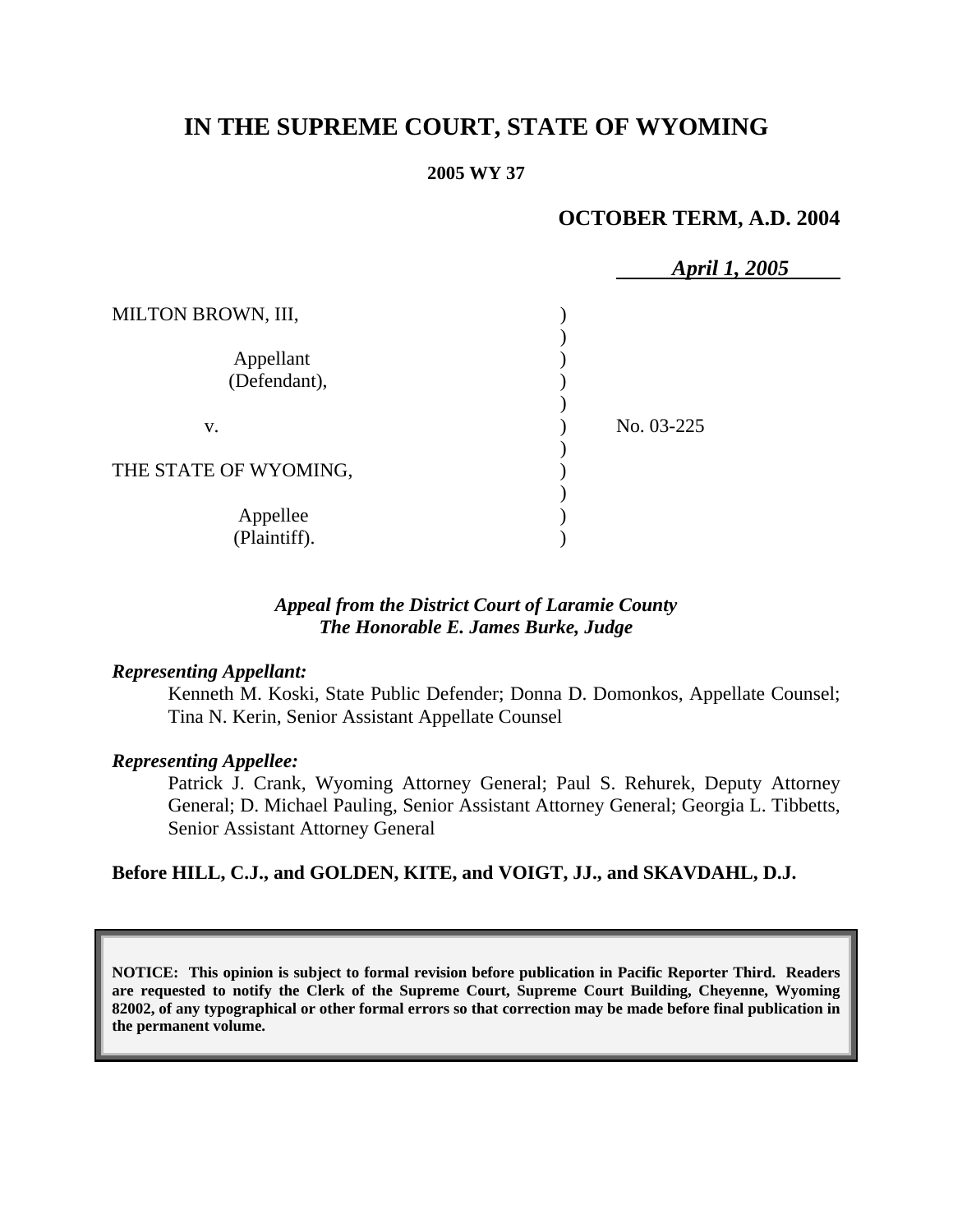#### **GOLDEN**, Justice.

[¶1] Milton Brown III (Brown) appeals from the judgment and sentence of the District Court, First Judicial District, following a jury verdict convicting him of felony interference with a peace officer as proscribed by Wyo. Stat. Ann. § 6-5-204(b) (LexisNexis 2003).<sup>1</sup> Brown assigns three errors: (1) The trial court erred in admitting irrelevant, prejudicial testimony from prosecution witness Mary Love; (2) plain error occurred because the prosecution failed to prove an essential element of the crime, namely, the officer-victim was in the lawful performance of his official duties; and (3) the prosecutor elicited and argued impermissible victim impact testimony.

[¶2] We affirm.

# **FACTS<sup>2</sup>**

#### *General*

 $\overline{a}$ 

[¶3] The evidence adduced at trial showed the following events. In the late night hours of December 14, 2002, into the morning hours of December 15, 2002, the swing shift officers  $(4:15 \text{ p.m. to } 2:45 \text{ a.m.})$  and the midnight shift officers  $(9:30 \text{ p.m. to } 8:00 \text{ a.m.})$  of the Cheyenne Police Department were extremely busy. The majority of the swing shift was standing over to help the midnight shift because of the volume of disturbance calls. There were many fights, a stabbing, intoxicated juveniles fleeing an accident scene, to name a few. Around 3:40 a.m., December 15, 2002, Officer Thomas Hood, working the midnight shift, received and responded to a call of a loud party at the Pershing Point apartments. Upon Officer Hood's arrival at the apartments, he contacted two females and one male who were arguing with each other. Officer Hood spoke to the older of the two women, Mary Love. Ms. Love told Officer Hood that people in the apartment above her were having a party and she wanted them to quiet down and one of those persons had tried to get into her apartment. Officer Hood told Ms. Love that he would go to the apartment above hers, contact those people, and have them quiet down. Because the police department was so busy, with many calls stacked, Officer Hood's intention was to quiet down the partying people, then leave to handle the many calls that were coming into the police department. While speaking to Ms. Love, Officer Hood saw a male wearing an orange jersey and orange head-covering walking down the stairs of the apartment complex. The male was directly in front of Officer Hood and the stairs were directly behind the male, so the male was in front of the stairwell. The

<sup>&</sup>lt;sup>1</sup> This statute reads: "(b) A person who intentionally and knowingly causes or attempts to cause bodily injury to a peace officer engaged in the lawful performance of his official duties is guilty of a felony punishable by imprisonment for not more than ten (10) years."

 $2<sup>2</sup>$  In reviewing a challenge to the sufficiency of the evidence, this Court accepts as true the evidence of the prosecution, does not consider the evidence of the defendant in conflict with the prosecution's evidence, and gives to the prosecution those inferences which may be reasonably and fairly drawn from the prosecution's evidence. *Tillett v. State*, 637 P.2d 261, 263 (Wyo. 1981).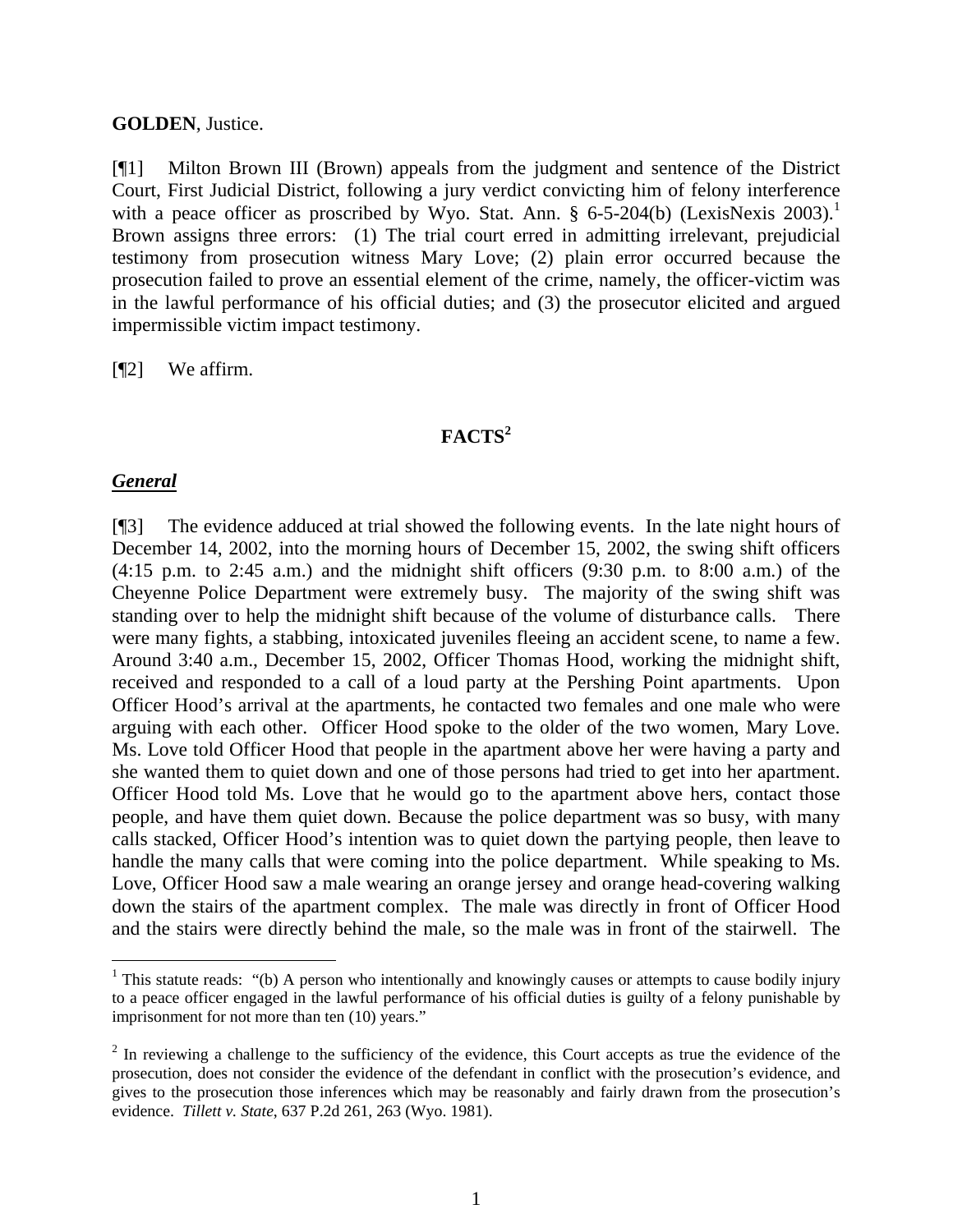male, who was Brown, told Officer Hood, "You're not going up there. My family is up there." Officer Hood smelled "a very strong odor of alcoholic beverage" on Brown and noticed that Brown's eyes were "very bloodshot, watery." Brown's speech was "very slurred." Officer Hood believed Brown to be "very intoxicated." Officer Hood asked Brown if he lived there; Brown said no. Officer Hood said to Brown, "Well, I'm going up there and contact the folks up there." Brown replied, "Fuck you. You're not going up there." Officer Hood once more asked Brown if he lived in the apartment, and Brown said no. Officer Hood once more told Brown he was going up to contact the people upstairs. Brown again said, "Fuck you." Officer Hood then told Brown he needed to move out of his way, but Brown did not move. Officer Hood went to step around Brown, and Brown yelled, "Fuck you." Officer Hood testified that he believed Brown was going to continue to be a problem and was interfering with his contacting the residents of the upstairs apartment to have them quiet down. Officer Hood told Brown he was under arrest and going to jail; Officer Hood moved toward Brown and grabbed his left hand. As Officer Hood tried to put Brown into a wristlock, Brown spun around, grabbed Officer Hood by the waist and lifted him off the ground, and both men moved backwards. Officer Hood's back struck a car and both men fell to the ground with Brown on top of Officer Hood.

[¶4] Officer Rick Wood, who had arrived at the apartments a few minutes after Officer Hood had arrived, had seen Officer Hood talking to some people and began to talk to others nearby. Officer Wood heard Brown's verbal abuse of Officer Hood, saw Officer Hood grab Brown's arm and Brown's physical reaction. According to Officer Wood's description, Brown grabbed Officer Hood in a bear hug, picked him off the ground, pushed him backwards several feet, and slammed him against a car. Officer Wood ran to the men, grabbed Brown, and all three men went to the ground. The two officers struggled to control Brown who was fighting them. Eventually, the officers subdued Brown. When the police transported Brown in a patrol car to the detention center, Brown passed out and had to be awakened upon arrival at the detention center.

[¶5] As we address the specific errors raised by Brown, we will set forth as necessary more specific facts which frame each issue.

# **DISCUSSION**

# **ISSUE ONE**

[¶6] Whether the trial court erred in admitting testimony from the prosecution's witness Mary Love that before the police arrived at the apartments (1) Love had asked Brown's girlfriend, Tiffany Smith, to lower the volume of the music in her apartment and Smith had threatened to kick Love's ass and push her down the stairs; and (2) as Love returned to her own apartment after speaking with Smith, Brown had followed her and tried to force his way into her apartment.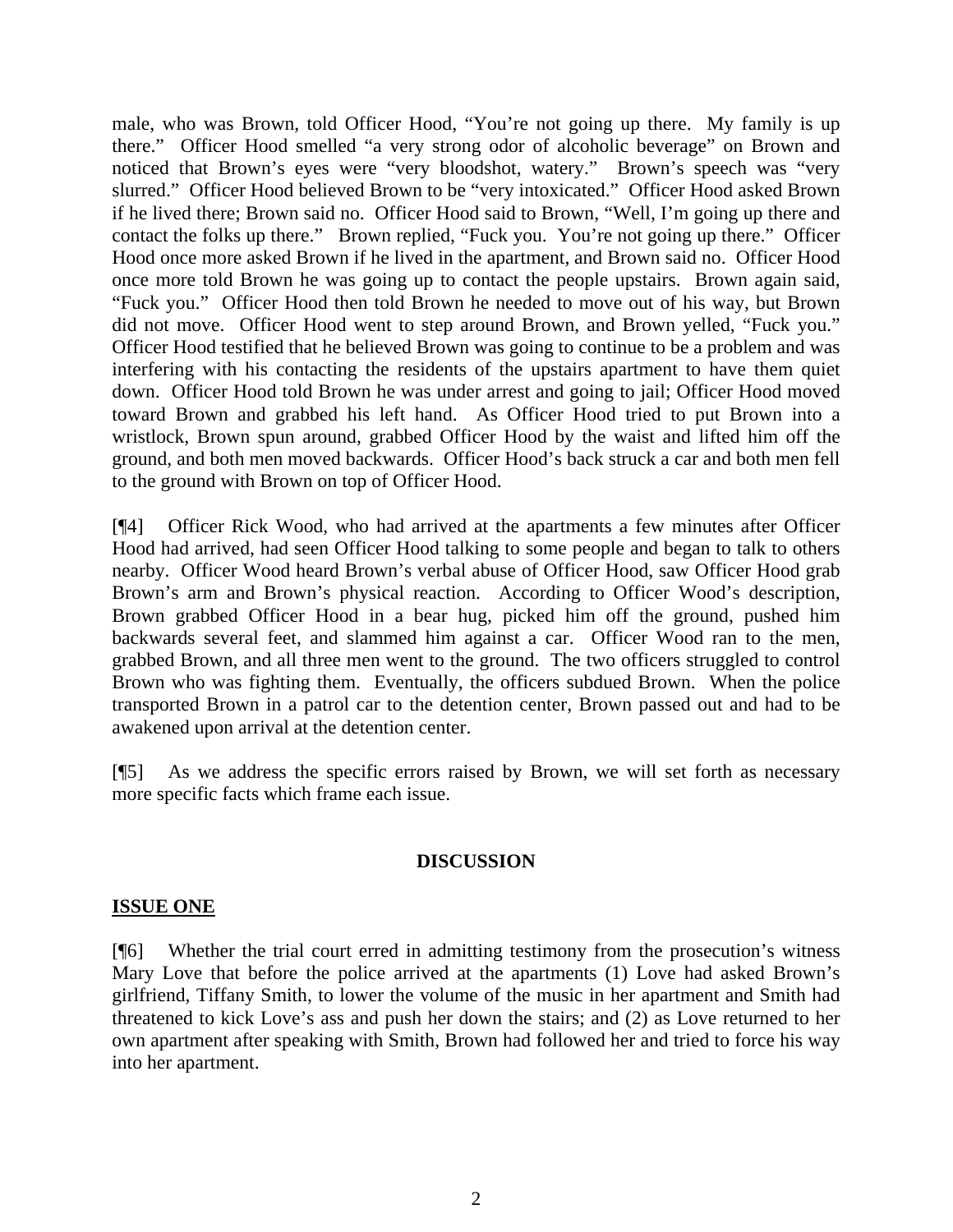# *Specific Facts on the Smith-Love Confrontation*

[¶7] In the prosecutor's opening statement to the jury, he previewed the expected testimony of witness Love. Defense counsel did not object when the prosecutor told the jury that witness Love would testify that Smith threatened to "kick her ass" and push her down the stairs. Defense counsel did not object when witness Love testified about Smith's threats.

# *Standard of Review*

[¶8] When trial counsel does not object at trial to testimony later challenged on appeal, as in this case, the applicable standard of review is plain error, the three requirements of which are a clear record of the alleged error, demonstration of the violation of a clear and unequivocal rule of law, and proof that the challenging party has been denied a substantial right and he has been materially prejudiced as a result of that denial. *Wilks v. State*, 2002 WY 100,  $\P$ 7, 49 P.3d 975,  $\P$ 7 (Wyo. 2002). The parties here agree that we have a clear record of the alleged error but disagree on the presence of the rule's two other requirements.

# *Resolution*

[¶9] Brown argues the Smith-Love confrontation evidence was irrelevant to Brown's later statements and actions toward Officer Hood which gave rise to Brown's prosecution, and, therefore, violated W.R.E. 402 (evidence which is not relevant is not admissible). While the State agrees that the Smith-Love confrontation evidence had little direct bearing on the ultimate issue before the jury – whether Brown was guilty of felony interference with a peace officer – the State argues the evidence was relevant, and therefore admissible, because it helped explain why the police were summoned, and it enhanced the natural development of the facts in the case. *Solis v. State*, 981 P.2d 28, 31 (Wyo. 1999), *Beintema v. State*, 936 P.2d 1221, 1224 (Wyo. 1997). Additionally, the State impliedly contends that Brown has failed to prove the denial of a substantial right and resulting material prejudice because Brown played no part in the Smith-Love confrontation and the evidence of that confrontation was a very minute part of the State's other strong evidence against Brown.

[¶10] We hold that Brown has not satisfied the second and third requirements of the plain error rule.

# *Specific Facts of the Brown-Love Confrontation*

[¶11] In the prosecutor's opening statement to the jury, he also previewed Love's expected testimony that, as Love returned to her apartment after her confrontation with Smith, Brown and another man followed her and Brown tried to force his way into her apartment. Defense counsel did not contemporaneously object to the prosecutor's preview. The prosecutor continued and then concluded his opening statement. Out of the presence of the jury,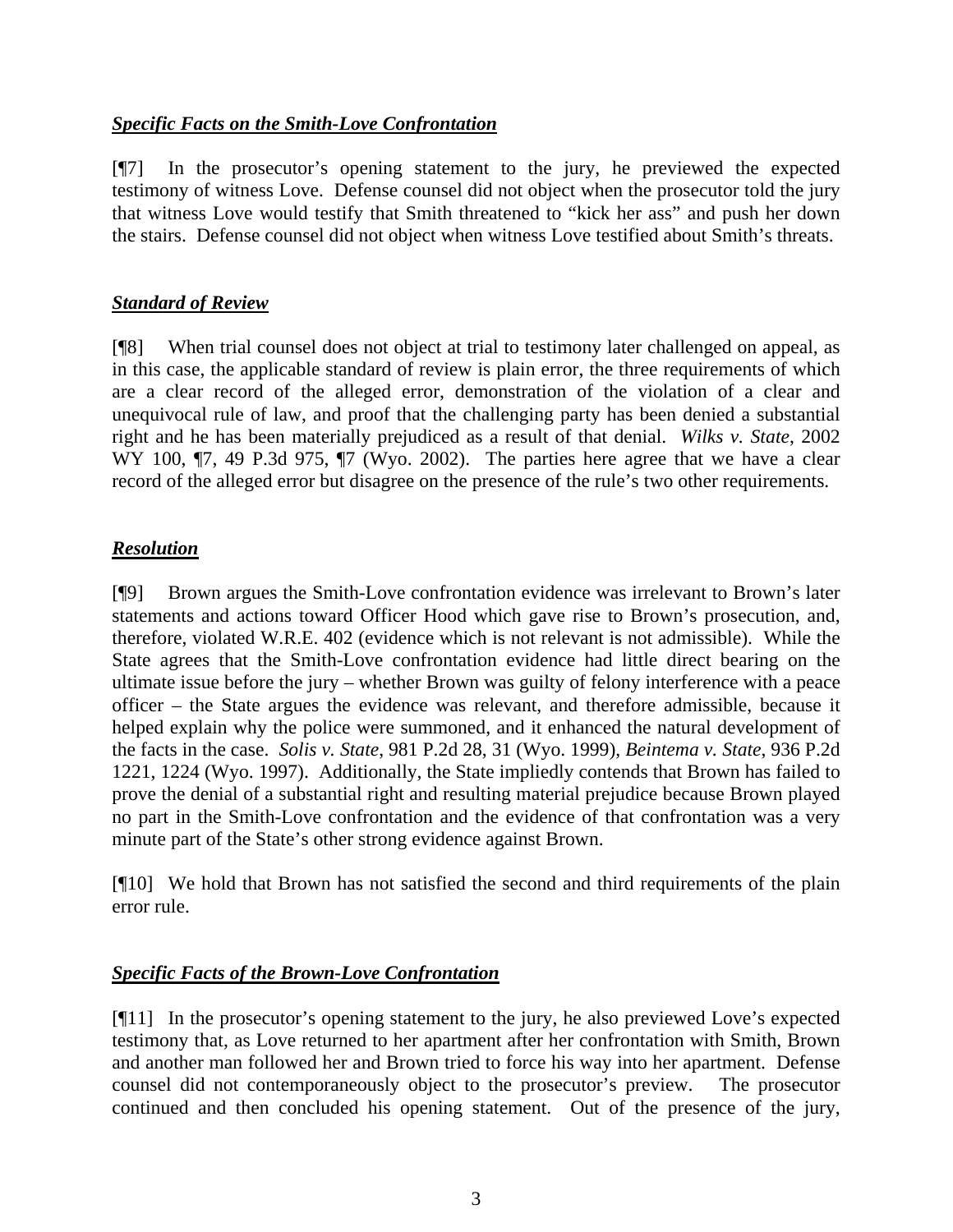defense counsel orally moved in limine to exclude any testimony about the Brown-Love confrontation on relevancy and probative grounds under W.R.E. 404(b), 401, and 403. The trial court initially reserved ruling until after defense counsel's opening statement, but when defense counsel informed the trial court he was reserving opening statement the trial court permitted the prosecutor to respond to defense counsel's liminal motion. Contending that the Brown-Love confrontation was relevant and probative, the prosecutor argued that this evidence showed Brown's state of mind "right before" Brown's confrontation with Officer Hood and was "probative of what's going on, it all happened within a matter of minutes." The trial court denied defense counsel's liminal motion. Defense counsel then moved for a mistrial, if Love testified about Brown's confrontation with her, claiming "this evidence is so prejudicial [and has no] probative value." The trial court denied the mistrial motion. During Love's direct testimony for the prosecution, Love testified about Brown's confrontation with her.

# *Standard of Review*

[¶12] When this Court reviews a trial court's evidentiary ruling, the standard is:

"Evidentiary rulings are within the sound discretion of the trial court and include determinations of the adequacy of foundation and relevancy, competency, materiality, and remoteness of the evidence. This court will generally accede to the trial court's determination of the admissibility of evidence unless that court clearly abused its discretion." *Solis v. State*, 981 P.2d 34, 36 (Wyo. 1999) (citation omitted). We have described the standard of an abuse of discretion as reaching the question of the reasonableness of the trial court's choice. Judicial discretion is a composite of many things, among which are conclusions drawn from objective criteria; it means exercising sound judgment with regard to what is right under the circumstances and without doing so arbitrarily or capriciously. "In the absence of an abuse of discretion, we will not disturb the trial court's determination." [*Griswold v. State*, 2001 WY 14, ¶7, 17 P.3d 728, ¶7 (Wyo. 2001).] The burden is on the defendant to establish such abuse.

*Wilks*, ¶19 (quoting *Skinner v. State*, 2001 WY 102, ¶25, 33 P.3d 758, ¶25 (Wyo. 2001)) (alterations in original).

# *Resolution*

[¶13] Brown claims the Brown-Love confrontation evidence was irrelevant to Brown's later statements and actions toward Officer Hood which gave rise to Brown's prosecution and, therefore, violated W.R.E. 402 (evidence which is not relevant is not admissible).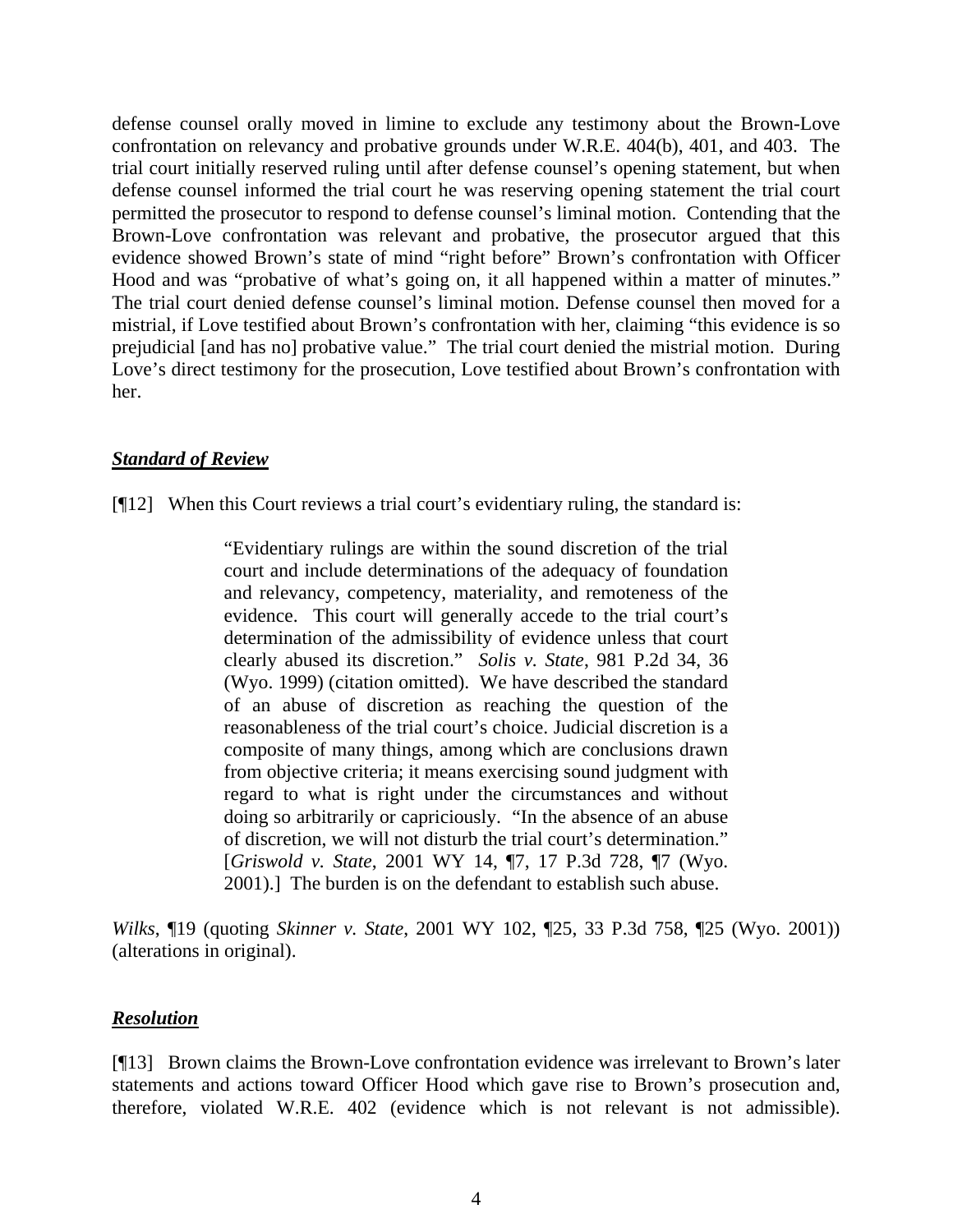Additionally, Brown asserts that this evidence was impermissible character or uncharged misconduct evidence under W.R.E. 404(b) which the prosecutor used in closing argument to imply that Brown acted in conformity with his confrontational character when he confronted Officer Hood. Brown concludes his argument by stating such evidence was overwhelmingly prejudicial because any rational juror would be prejudiced against a man who tried to force his way into a woman's home.

[¶14] The State counters Brown's position on this allegedly erroneous evidentiary ruling with several points. The State first asserts the evidence was admissible under W.R.E. 404(b) to show both Brown's intent or state of mind a short time before Brown's confrontation with Officer Hood and the absence of accident in light of Brown's claim that he accidentally stumbled into Officer Hood when the officer tried to execute a wristlock on Brown. *Wilson v. State*, 14 P.3d 912, 918 (Wyo. 2000) (evidence of similar assaultive behavior admissible to show intent and refute claim of accident). The State reasons that the evidence had probative value as it made more probable Brown's intentional assault on Officer Hood. The State also contends that the prosecutor's closing argument reference to Brown's confrontation with Love when viewed in context of the entire closing argument was nothing more than a recap of the evidence and was not a call to convict Brown because of his bad character.

[¶15] Our study of the record reveals that Brown's defense counsel objected on relevancy grounds only and not on grounds of impermissible character evidence and made no cogent argument with respect to W.R.E. 404(b). On appeal, Brown raises for the first time the ground of impermissible character evidence, but not under a plain error analysis. We will not consider this late-raised issue. At trial, in response to Brown's liminal motion to exclude the Brown-Love confrontation evidence, the prosecutor urged that the evidence showed Brown's state of mind minutes before his confrontation with Officer Hood and was probative of "what was going on" in the context of the Brown-Officer Hood confrontation. After hearing the prosecutor's argument, the trial court ruled without comment, denying Brown's motion. We believe it is fair to infer that the trial court accepted the prosecutor's reasoning. We hold that the trial court exercised sound judgment with regard to what was right under the circumstances based on objective criteria before it at the time. We hold the trial court did not abuse its discretion in making its admissibility determination in this instance.

# **ISSUE TWO**

[¶16] Whether plain error occurred because the prosecution failed to prove Officer Hood was in the lawful performance of his official duties, an essential element of the crime charged.

# [¶17] Brown maintains that

[e]ven accepting Officer Hood's testimony in its entirety, there is no showing that Officer Hood was in the lawful performance of his official duties when he grabbed Mr. Brown by the arm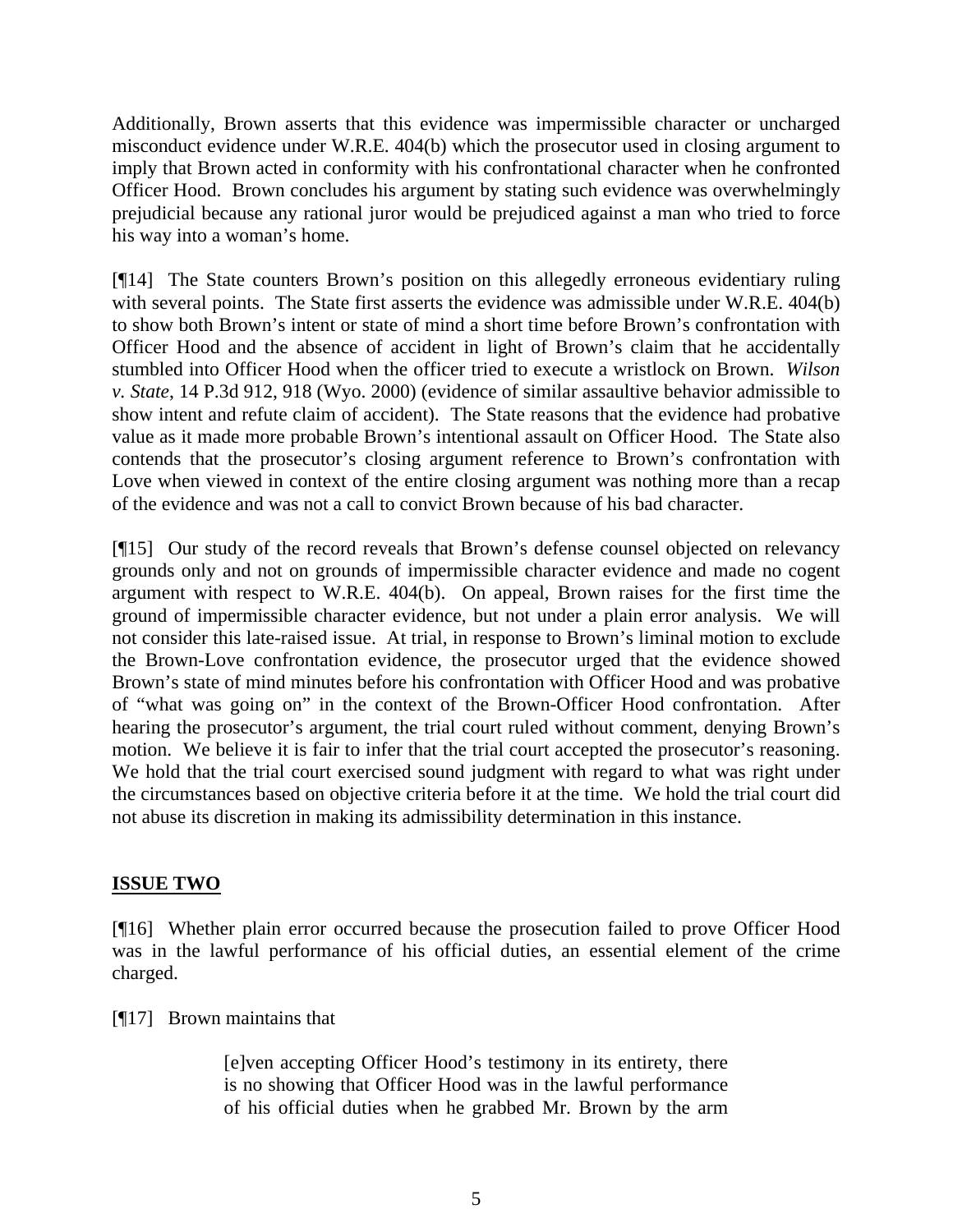and told him he was under arrest. This is true because Officer Hood lacked any probable cause whatsoever to arrest Mr. Brown.

#### *Standard of Review*

[¶18] Both Brown and the State correctly note that although Brown's counsel moved for judgment of acquittal at the close of the prosecution's case-in-chief, Brown's counsel did not move for judgment of acquittal after the close of Brown's case-in-chief. Consequently, the plain error requirements, referred to earlier in this opinion, apply in reviewing Brown's appellate issue of insufficiency of the evidence that Officer Hood lacked probable cause to arrest Brown in the initial phase of their interaction at the apartments. *Griswold v. State*, 994 P.2d 920, 928 (Wyo. 1999). Also, we apply the familiar standard that we accept as true the prosecution's evidence, give to the prosecution those inferences which may be reasonably and fairly drawn from that evidence, and do not consider the defendant's evidence in conflict with the prosecution's evidence and the inferences therefrom. *See Urbigkit v. State*, 2003 WY 57, ¶44, 67 P.3d 1207, ¶44 (Wyo. 2003), and *Tillett*, 637 P.2d at 263. "[O]ur only duty is to determine whether a quorum of reasonable and rational individuals would, or even could, have come to the same result as the jury actually did." *Bloomquist v. State*, 914 P.2d 812, 824 (Wyo. 1996).

#### *Resolution*

[¶19] Brown acknowledges that Officer Hood, as a peace officer under Wyoming law, may arrest a person without a warrant when, among other situations, any criminal offense is being committed in the officer's presence by the person to be arrested. Wyo. Stat. Ann. § 7-2- 102(b)(i) (LexisNexis 2003). Brown also acknowledges that a person commits a misdemeanor if he knowingly obstructs, impedes or interferes with a peace officer while engaged in the lawful performance of his duties. Wyo. Stat. Ann. § 6-5-204(a) (LexisNexis  $2003$ ).<sup>3</sup> An officer's belief that the criminal offense of misdemeanor interference has been committed in his presence must be based on "reasonable grounds." *Simmons v. State*, 712 P.2d 887, 889 (Wyo. 1986). We have used the term "reasonable grounds" interchangeably with the term "probable cause." *Id.* "Probable cause exists when at the moment the arrest is made the facts and circumstances within the officer's knowledge and of which he has reasonably trustworthy information are sufficient to warrant a prudent man in believing that the accused has committed or is committing an offense." *Id.* The facts and circumstances within the officer's knowledge need not rise to the level of proving guilt or even to the level

 $3$  The State's brief informs the Court that § 9.04.020, a Cheyenne municipal ordinance, makes it unlawful for any person, in any manner, be it physical or verbal, to interfere with or otherwise obstruct any city officer engaged in the performance or discharge of his duties.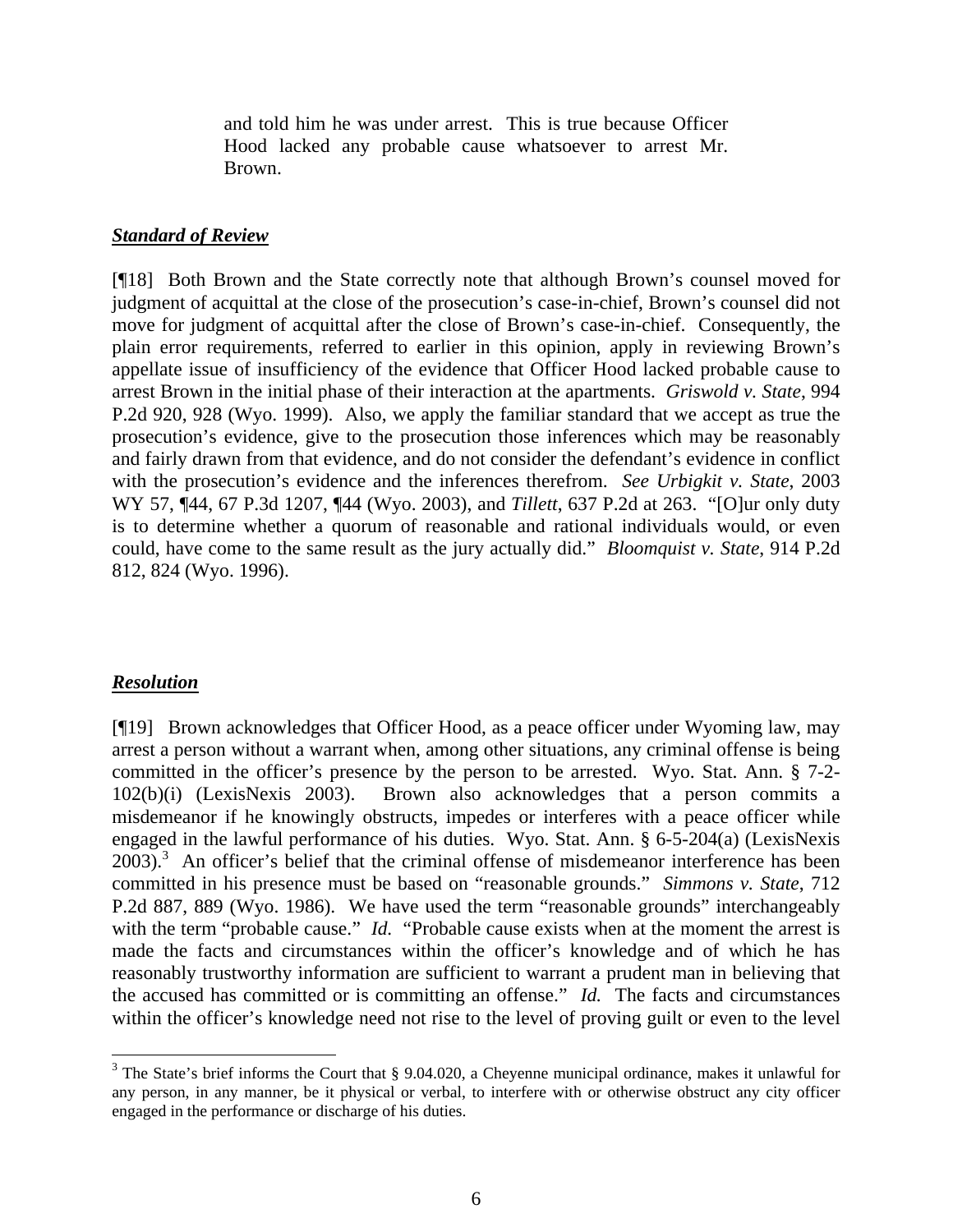of prima facie evidence of guilt for probable cause for an arrest to arise. *Jandro v. State*, 781 P.2d 512, 518 (Wyo. 1989).

[¶20] In the face of these review principles and substantive law, the viscera of Brown's argument are that although Brown verbally abused he did not make physical contact with or threatening gestures toward Officer Hood, and that the totality of his behavior did not constitute unlawful obstruction, impedance or interference with Officer Hood as that officer was investigating and handling the disturbance call.

[¶21] The State's counter to Brown's position notes that Officer Hood was lawfully performing his official duty in responding to and trying to quickly investigate and settle the disturbance complaint at the apartments; Brown unilaterally and with verbal abuse inserted himself into Officer Hood's conversation with Love; Brown declared several times that Officer Hood was not going upstairs to talk with Smith and the others about the disturbance complaint; and Brown was physically positioned between Officer Hood and the stairs. Our study of the record reveals that Officer Hood observed that Brown was inebriated and was behaving and speaking in an aggressive manner, and Brown's behavior was preventing Officer Hood from timely handling and settling the disturbance complaint and returning to service to handle the many other calls coming into the police department at that time. Both Brown and the State acknowledge that this Court has reviewed this genre of interference cases before. In both *Newton v. State*, 698 P.2d 1149, 1150-51 (Wyo. 1985), and *Tillett*, 637 P.2d at 264, this Court reviewed relevant authority and noted that verbal abuse alone may become sufficient to constitute unlawful interference where its intensity or the totality of several acts is such as to amount to an interference with an officer in the performance of his duty. We hold that Brown's abusive language, several declarations that Officer Hood was not going upstairs to handle the disturbance complaint, and the reasonable and fair inferences to be drawn from such declarations, the physical position of Brown between the stairs and Officer Hood, the inebriated condition, and the reasonable and fair inferences to be drawn from such condition, and Officer Hood's being delayed in handling the disturbance call and returning to other service because of Brown's behavior provided Officer Hood with reasonable grounds/probable cause to believe that Brown was unlawfully interfering with the officer's lawful performance of his duty. The criminality of Brown's behavior toward Officer Hood was for the trier of fact to decide. We hold the evidence sufficient to authorize a rational trier of fact to find Brown guilty beyond a reasonable doubt as charged.

# **ISSUE THREE**

[¶22] Whether the prosecutor elicited and argued impermissible victim impact testimony.

# *Specific Facts*

[¶23] Brown identified as plain error two comments made by the prosecutor in opening statement, one that Love would testify she was scared and the other that Officer Hood's fear